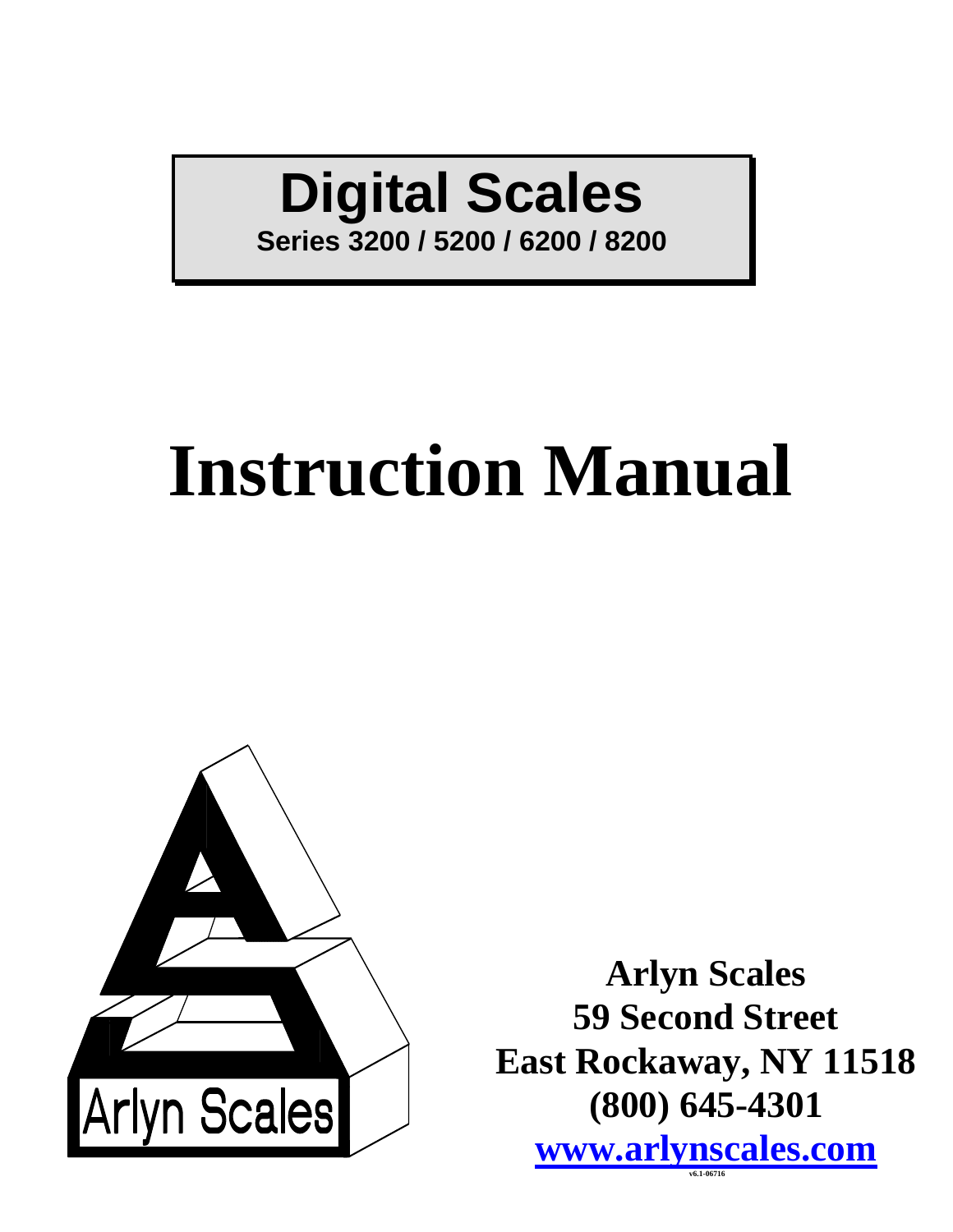# **Contents**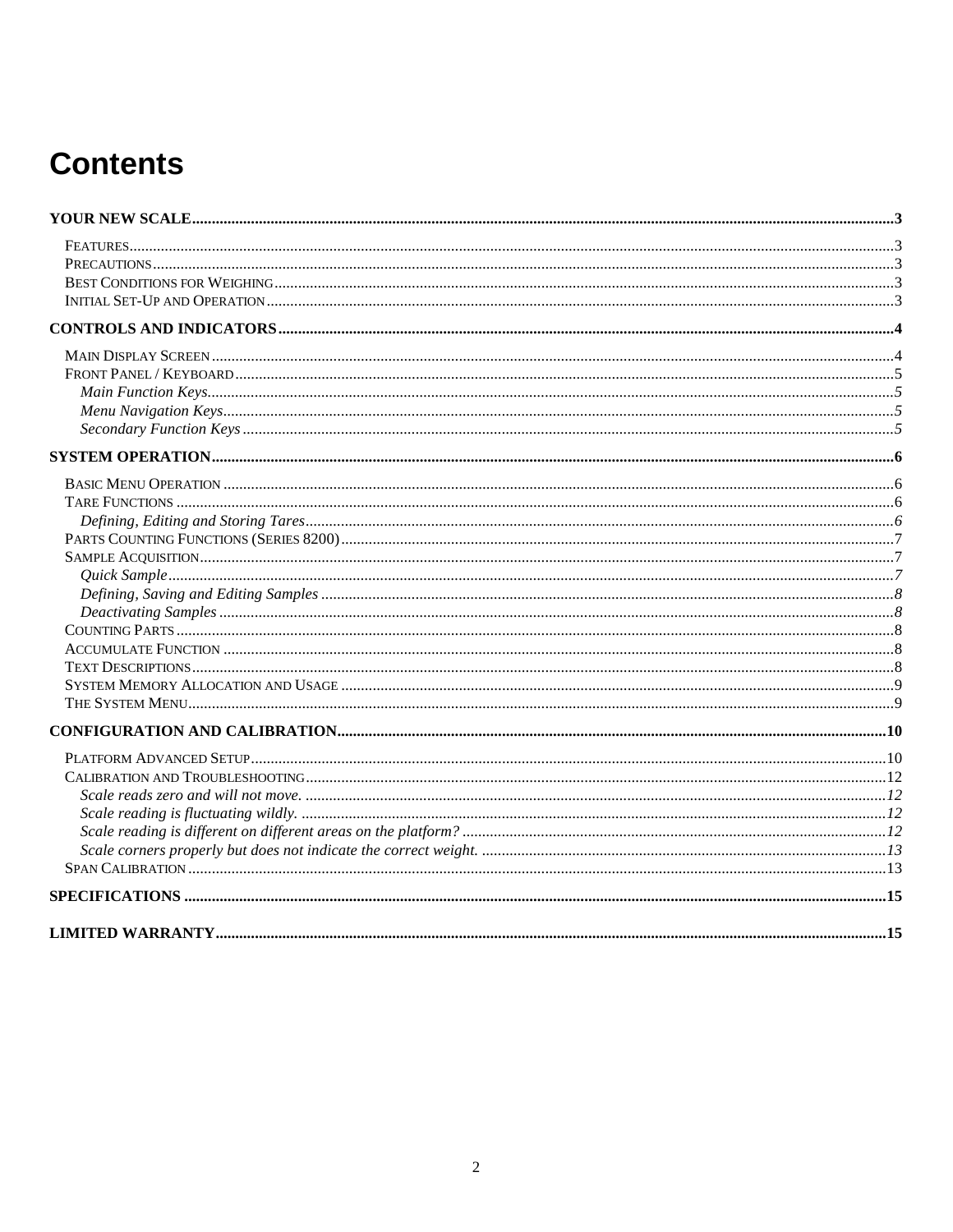# **Your New Scale**

Congratulations on your purchase of an Arlyn Digital Scale. This Scale offers a combination of versatility, accuracy and simplicity in an easy to use and easy to maintain package. Advanced menu driven operating software, large memory capacity and an easy to use menu structure allows the scale to be configured for almost any application. To obtain the best performance and greatest utilization from your scale, read this instruction booklet completely and carefully. Please enter the Serial Number, which is located on the scale serial plate. Retain this information for future reference.  $No.$ 

### **Features**

- Easy to read, LCD Graphics display
- Automatic Calibration
- Multiple Tare Weights
- No Moving Parts
- Positive Overload Stops (most models)
- Large Memory Capacity
- Eight Unit Conversions Standard
- High Accuracy Parts Counting on Many Models
- Automatic or Numeric Entry Tare
- Sealed "Click-Type" Control Panel
- Abuse Resistant Stainless Steel Load Cell (most models)
- Computerized Self Testing
- Automatic Zero Tracking
- Full Text and Floating Point Entry
- On Line Help
- Optional Time and Date
- Optional Battery Operation
- Optional Weight Average Function
- Optional Configurable RS-232 Port
- Optional Setpoints
- Optional Analog Output
- Optional Multiple Platforms
- Optional Windows Interface Software

### **Precautions**

- 1) Prevent inflammables and liquids from entering scale head.
- 2) Always use the included wall transformer when using AC outlet. NEVER replace the wall transformer with a plug. This could cause electrical shock and severely damage to the scale.
- 3) Allow clearance on all sides of scale platform for accurate weighing.
- 4) Do not drop large loads on scale platform.
- 5) NEVER EXCEED THE RATED CAPACITY OF THE SCALE.
- 6) Do not pull on the connecting electrical cables.
- 7) Make sure that the scale and ramps are properly secured to the floor (most models).

### **Best Conditions for Weighing**

- 1) The scale should be level.
- 2) Best operating temperature is about 68 degrees F.
- 3) The weighing area should be kept clean and dry.
- 4) The surface that the scale is resting on should be of solid construction and not prone to vibrations.
- 5) Don't install the scale near heater or air conditioner vents.
- 6) Avoid drafts.
- 7) Utilize a stable AC power supply. Avoid heavy motorized equipment on the same power line.
- 8) Do not operate the scale in close proximity of RF transmitters like cell phones and walkie-talkies.
- 9) Warm-up the scale before use, or leave on "ready" mode.

### **Initial Set-Up and Operation**

- 1) Carefully unpack scale from shipping carton. Save packing material for possible future use.
- 2) If the level legs are included separately, then screw one into each corner underneath the scale.
- 3) Place scale on a level surface and adjust the level legs so that all four legs are touching the surface.
- 4) If your scale comes equipped with ramps, fix them to the floor using the mounting holes provided. This way the ramp will not move during normal use. Be careful not to let the scale platform rub up against the ramp or any other surface, as this would cause non-repeatability of other inaccuracies.
- 5) Plug into 117 VAC wall outlet.
- 6) For non-battery pack equipped scales, the scale will run a self-test procedure to check its load sensors and electronic circuitry. Upon proper completion, scale will display the prompt ("ready"). Press the ON/OFF key to activate the unit. Press and hold the ON/OFF key to return the scale to the ready state.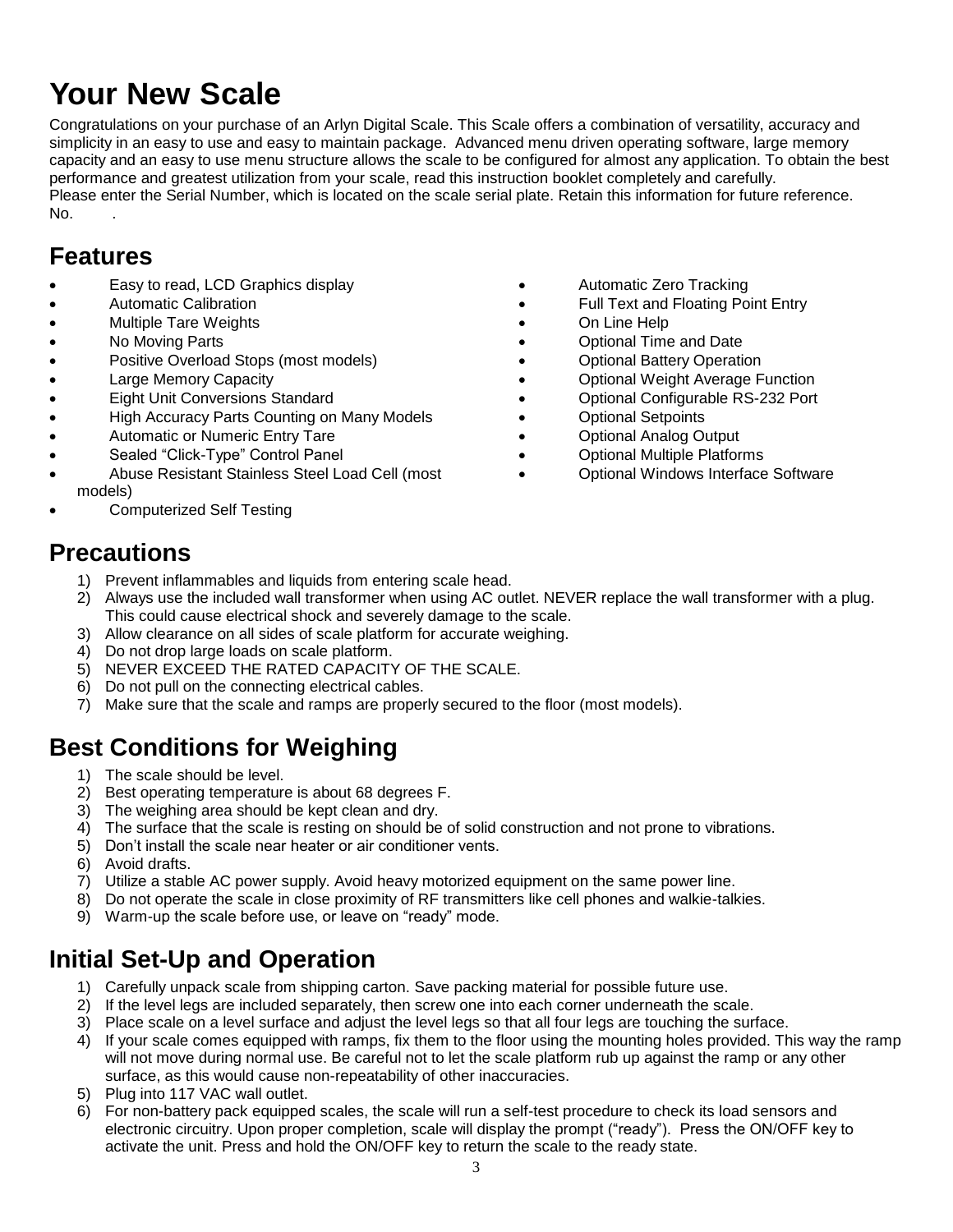- 7) For battery pack equipped scales, the screen will remain blank until you press the ON/OFF key. To shut the scale down, press and hold the ON/OFF key until the display blanks out.
- 8) Allow a five-minute warm-up time for stabilization and most accurate results. Items to be weighed may be placed anywhere on the platform, but if heavy items are to be weighed, it is advisable to place them near the center. Many models are equipped with shock absorbers and positive overload stops for protection. Still, care should be taken to avoid putting excessive stress on the load cell system, as when heavy weights are dropped on the platform. It is normal for a small amount of drift to occur over periods of time. For the most accurate readings, the scale may reacquire a true zero by pressing the ZERO button prior to weighing.

# **Controls and Indicators**

### **Main Display Screen**

The scale is equipped with 128x64 LCD Graphics Display with a wide viewing angle and variable contrast. For normal operations, you have a choice of viewing weight information from two main screens. For parts counting scales, two more screens are available. You can switch screens by pressing the MENU key and then press ENTER to accept the "Next Screen" menu choice. By doing this, you will step through the screens shown below in order. For non-counting scales screens 3 and 4 are skipped.

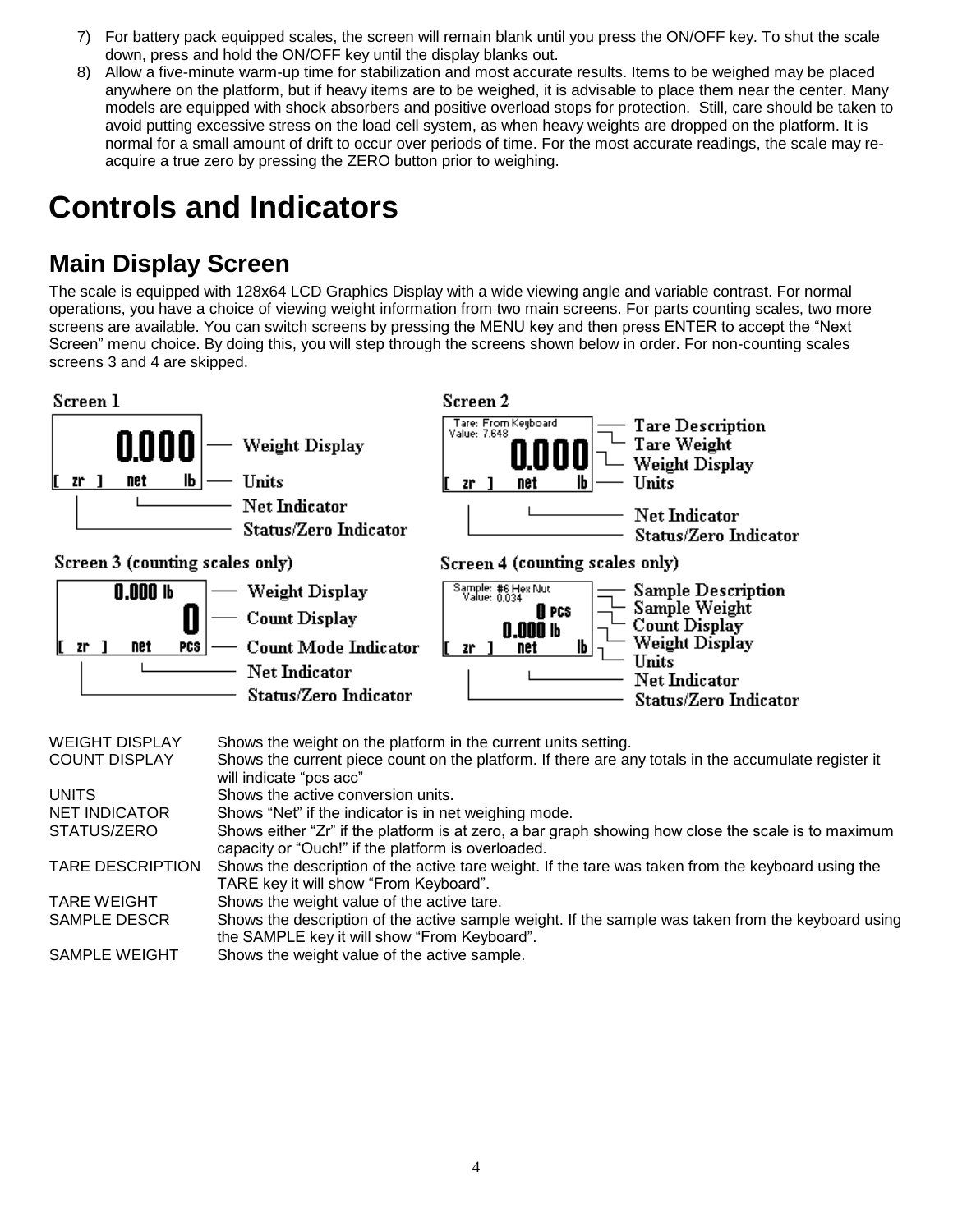### **Front Panel / Keyboard**

The front panel has a twelve button, click touch key panel that allows easy menu navigation as well as full text and floating point entry.

The main scale functions are shown in black, menu navigation and floating point numeric entry keys are blue and the secondary functions are yellow.



### **Main Function Keys**

- ON/OFF Press once to place the scale in its normal operating mode. Pressing and holding the key will return the scale to the "ready" mode. On battery pack equipped scales, press and hold this key to power it down. TARE Pressing this key will tare any weight on the platform and switch the scale to the net mode. Holding this key
- down will clear any active tare weight.

NET/GROSS Will toggle the indicator between the net and gross mode. The net mode will show the weight on the platform minus any tared weight.

UNITS Pressing this key allows you to step through the various conversions. By default, the conversions available are pounds, kilograms, grams and ounces. There are four other conversions available that can be activated in the setup menu. This will add troy ounces, pennyweights, grains and a user defined conversion to the list. ZERO Will zero the indicator.

### **Menu Navigation Keys**

- MENU/BACK Using this key from the weight display will access the setup menu. In all other areas it is used to back out from menus or to complete an operation.
- ENTER This key is used to select items and to complete operations in the various menus.
- ARROWS Are used to navigate and select menu items.

### **Secondary Function Keys**

- SAMPLE In counting scales is used to acquire a quick parts counting sample from the platform. Pressing and holding this key down will clear the active sample.
- ACCUM In counting scales is used to add the piece count to the accumulate register allowing the totaling of parts. Pressing and holding this key will clear the accumulate register.
- ? KEY Can be used in various areas to call up help screens. In some areas this key needs to be pressed and held.
- SHIFT Used by the text-editing screen to toggle caps on/off.
- CLEAR Used in some editing screens to clear input lines and numbers. In some areas this key needs to be pressed and held.

NUMBER KEYS Are used in various places to input floating point numbers.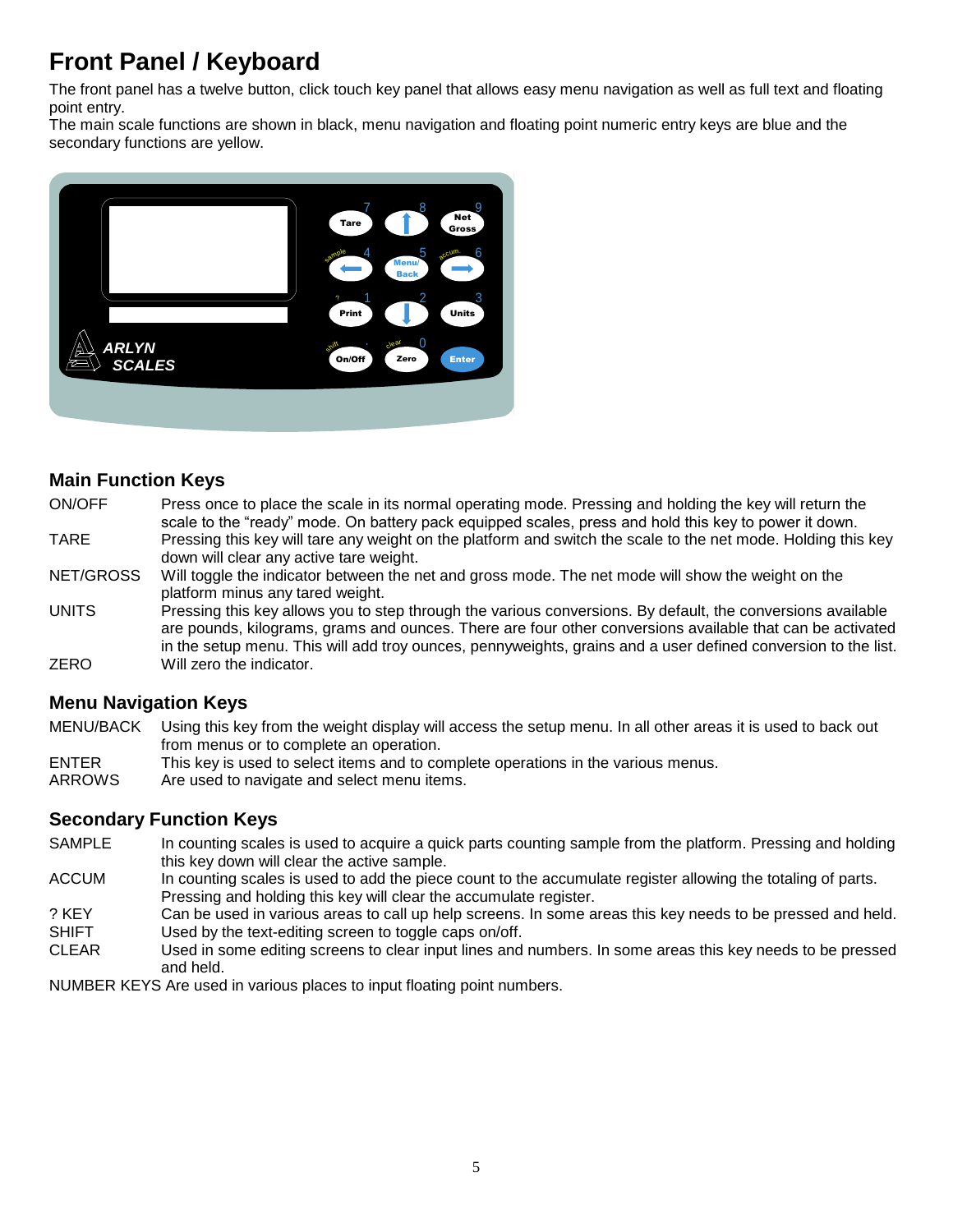# **System Operation**

### **Basic Menu Operation**

The scale operating system uses a menu driven interface that is both intuitive and easy to use. To access the setup menu press the MENU/BACK key.

There are two basic menu types. The first is a simple list of items. To select an item in the list, use the UP and DOWN ARROW keys to line up on the desired item and then press ENTER.

The second type of menu is a horizontal list displayed along the bottom of the screen. These menu items indicate operations to be performed. To select one, use the RIGHT and LEFT ARROW keys to select the desired item and then press ENTER. Horizontal menus may show a single or double headed arrow on the right side to indicate that there are more selections to the left and/or right that are not displayed.

Horizontal menus and lists are often used together to perform an operation on a specific item. For example, to delete a tare entry, use the UP and DOWN ARROWS to select the desired tare from the list, then use the LEFT and RIGHT ARROWS to select the menu item "DEL" in the horizontal menu. Pressing ENTER will perform the operation.

Selecting menu items will often lead to other menus, sometime drilling down several levels deep. Use the MENU/BACK key to back your way out. Continuing back will eventually bring you back to the top, which is the main weight display screen. Consult the menu tree in the back of the manual for help in navigating menus.

### **Tare Functions**

The tare function allows you to temporarily remove from the display any weight that may be on the platform. Tare weights are often used in filling processes. For example, the user will place an empty box on the platform. The scale will indicate the weight of the box. The user then presses the TARE key. The scale will now indicate a weight of zero, and will switch to the NET mode. The box can now be filled. The scale will read out only the weight of the material. Switching to the GROSS mode will show the weight of the material plus the weight of the box. To clear any active tare, press and hold the TARE key.

### **Tare Settings and Tare Definitions**

Tares can also be taken, named, activated and stored permanently through the setup menu. Go to menu SETUP MENU/TARES. A list of options is displayed on the screen, Tare Definitions and Tare Settings.

### **Tare Definitions**

In this screen, a list of all tare definitions will be shown. To add a new tare, line up on NEW in the lower menu and then press ENTER. A new tare will be added to the list with the default description of Tare #XXX. The number XXX is assigned by the system by counting up the number of tares and then adding one. It is possible that after adding and deleting a few tares that two tares will have the same description. This is acceptable, albeit confusing, and the description can be changed later. This new default tare will have a weight value of 0.00 lb when first created.

### **Editing Tares**

You can edit any tare by using the arrow keys to line up on it and the "EDIT" function in the lower menu and then press ENTER. The next screen will show the tare with it's description and weight value in pounds. The lower menu allows you to change the description ("DESCR"), enter the value directly ("VALUE") or acquire it automatically from the platform ("ACQUI").

### **Deleting Tares**

To delete a tare from the list simply line up on it and the "DEL" function in the lower menu. Press ENTER to delete it. Once a tare has been deleted it is removed permanently from memory.

### **Activating Tares**

To activate a tare from the list, line up on it and the "ACTV" function in the lower menu, then press ENTER. The tare will be made active, the scale switched to NET mode and you will immediately be placed back in the weighing screen you were in when you accessed the setup menu.

### **Multiplatform Consideration**

If the scale is equipped for multiple platforms, then the user is given the option to select which platform the tare will apply to. Use the PLAT option on the lower menu to toggle between activated platforms that will apply to the current tare.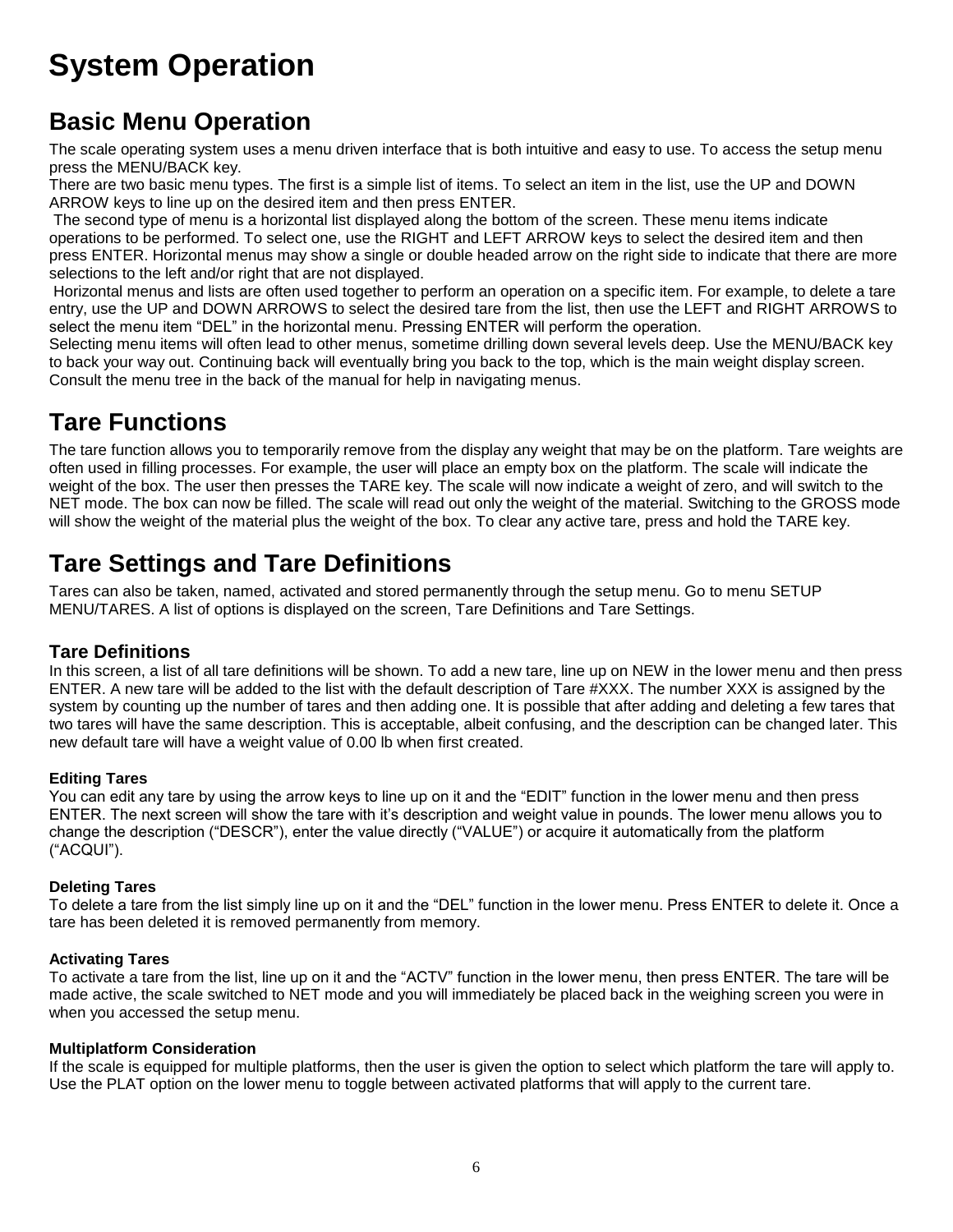### **Tare Settings**

In this screen, the way the tares behave can be changed. This also depends on what options you have installed in your system. The selection settings can be changed using the horizontal menu at the bottom of the screen. The following selections apply.

#### **Persistent Tare (For all scales)**

Selecting this option to "Yes" will allow the scale to maintain the tare activation even when the power is recycled. This will apply to both, stored tares and quick tares (tares from the keyboard). So if the user activates a Tare from the Tare Definition Screen, and recycles power, the scale will remember the last tare activated. Please note that when the scale is turned on the next time while a tare has been activated, *the scale will not show "0" with an empty platform.* There will be negative number that will likely show up on the screen corresponding to your tared value. Selecting this option to ""No" will remove the persistent tare feature. Tares will not be remembered after power is recycled.

#### **Analog Enabled (For Analog Output "4-20ma" equipped scales only)**

By default, if the user tares a weight from the platform (and the screen shows zero weight), the analog output will continue to detect the gross weight even if the screen shows zero, and therefore continues to produce the analog equivalent of the gross weight. Selecting this option to "Yes" will allow the activated tares to affect the 4-20ma analog output. For example, if the user tares a weight from the platform, and the screen shows zero weight, then this time, the analog output will produce 4ma (equivalent of 0 net weight). In effect, enabling this option will allow the analog output to reflect exactly what is on screen regardless of the weight on the platform.

### **Setpoint Enabled (For Setpoint equipped scales only)**

By default, if the user tares a weight from the platform (and the screen shows zero weight), the setpoint will continue to evaluate the gross weight even if the screen shows zero, and therefore continues to control the outputs based on the gross weight. Selecting this option to "Yes" will allow the activated tares to affect the setpoint evaluation. For example, if the user tares a weight from the platform, and the screen shows zero weight, then this time, the setpoint will evaluate the command lines associated with the 0 net weight. In effect, enabling this option will allow the setpoint to reflect exactly what is on screen regardless of the weight on the platform.

### **Parts Counting Functions (Series 8200)**

Parts Counting Mode enables you to count parts automatically on the platform. In order to be accurate, the parts you are counting must be of a consistent weight from piece to piece and be heavy enough to be detectable by the scale. Scales that have low maximum capacities can count very light parts while scales of heavier capacities can only count heavier parts. Attempting to count parts that are too light will case the indicator to drift and become non-repeatable.

The Parts Counting procedure is actually a two step process, first the scale needs to know how much each part weighs. This is called sample acquisition. Second, the counting mode must be activated with the desired sample.

There are two ways to acquire a sample. One way is to take a quick sample on the platform from the front panel. The other way is to use the setup menu where samples can be taken, named, stored and activated in a similar manner as Tares. Multiple platform scales have the distinct advantage of allowing you to take your sample on a low capacity platform (to get a very accurate sample) and do the actual counting on a large capacity platform.

### **Sample Acquisition**

There are two methods for acquiring samples. First is the "Quick Sample" method and the second is to define a sample in the scale's memory for permanent storage. In general the more parts that you use during your sample acquisition the more accurate your parts counting will be. Using a quick sample restricts you to sample sizes of 10, 25, 50 or 100 pieces. This is acceptable in many circumstances, especially when the parts are fairly heavy. Saving a sample in memory allows you to choose any size sample, and is far more accurate.

### **Quick Sample**

The quick sample is limited to sample sizes of 10, 25 and 50 and 100 pieces, which is all that is required for many operations. To take a quick sample:

- Press the SAMPLE key. The number 10 will be displayed.
- Press the LEFT ARROW until the desired sample size is displayed, and then press the ENTER key. For best general accuracy use the largest convenient sample size.
- Remove all weight, or place an empty container on the platform, and press ENTER.
- Place the correct amount of parts on the platform and then press ENTER. The scale will now automatically switch to a counting screen.
- Quick samples cannot be stored for future use and will remain active only until the power is removed, a new sample is taken or the sample is cleared through the keyboard. Proceed to the section "Counting Parts".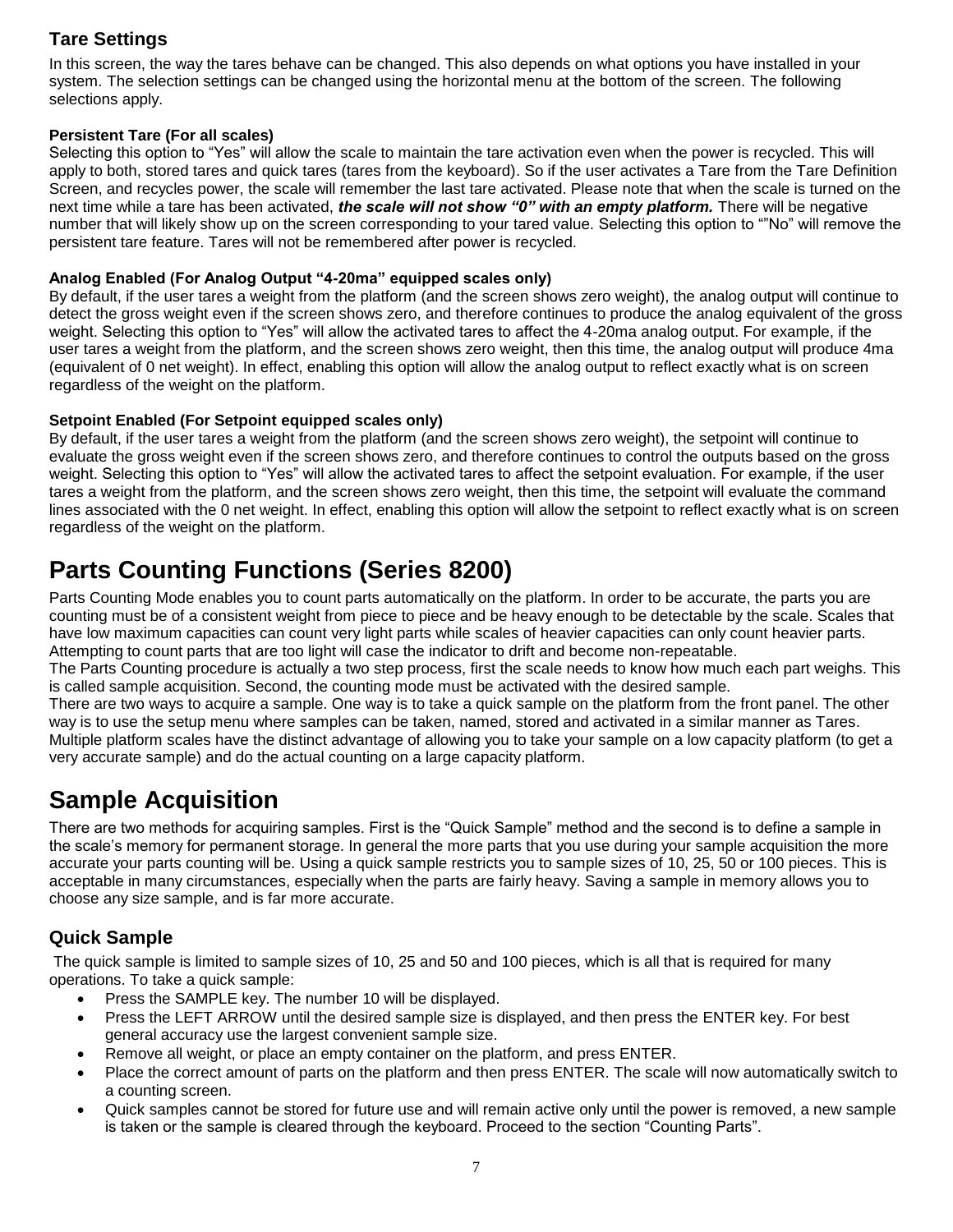### **Defining, Saving and Editing Samples**

Samples can be taken, named, activated and stored permanently through the PARTS COUNTING menu. Go to menu SETUP MENU/PARTS COUNTING. A list of all sample definitions will be shown.

#### **Add new Sample**

To add a new sample, line up on NEW in the lower menu and then press ENTER. A new sample will be added to the list with the default description of Sample #XXX. The number XXX is assigned by the system by counting up the number of samples already defined and then adding one. It is possible that after adding and deleting a few samples, two samples will have the same description. This is acceptable, albeit confusing, and the description can be changed later. This new default sample will have a weight value of 0.00 lb when first created.

#### **Editing Samples**

You can edit any sample by using the arrow keys to select a sample and then select the "EDIT" function in the lower menu and then press ENTER. The next screen will show the sample with it's description and weight value in pounds. The lower menu allows you to change the description ("DESCR"), enter the value directly ("VALUE") or acquire it automatically from the platform ("ACQUI").

#### **Deleting Samples**

To delete a sample from the list simply line up on it and the "DEL" function in the lower menu. Press ENTER to delete it. Once a sample has been deleted it is removed permanently from memory.

#### **Activating Samples**

To activate a sample from the list, line up on it and the "ACTV" function in the lower menu, then press ENTER. The sample will be made active, and the scale switched to a counting screen. You can now zero the scale and begin counting that part.

#### **Multiplatform Consideration**

If the scale is equipped for multiple platforms, then the user is given the option to select which platform the sample will apply to. Use the PLAT option on the lower menu to toggle between activated platforms that will apply to the current sample.

### **Deactivating Samples**

If you wish to clear a sample from memory, simply press and hold the SAMPLE key until it clears.

### **Counting Parts**

With sample acquisition complete you may now count your parts. On the top of the counting screen is displayed the sample's description (or "taken from keyboard" if a quick sample was used) and the actual piece weight. Start by emptying the platform or place an empty container on the platform and then press the ZERO key. Now place your parts on the platform and the count will be shown on the display.

\*\*\* **NOTE** \*\*\*: You should always zero the platform with the ZERO key prior to counting parts.

### **Accumulate Function**

Your scale has an accumulate function that will allow you to keep a running total of parts counted. To activate, place your parts on the platform and then press the ACCUM key. "Acc" will be shown on the display and the number of parts that were on the platform are added into the accumulate register. While in the Accumulate Mode the display will show the value in the Accumulate Register PLUS the number of parts on the platform.

To clear the accumulate register, press and hold the ACCUM key until it clears.

### **Text Descriptions**

Many items carry descriptions, which can be changed at any time. These descriptions are useful in the case of Tares and Counting Samples because the descriptions are shown on the display when activated, eliminating confusion. The scale itself also has a description and ID number that can be changed in the SETUP MENU/SYSTEM/SCALE DESCRIPTION menu. Further, there are text definitions that can be created and used in RS232 operations like label printing.

All of these text entries are fourteen characters in length and can be edited through the text-editing screen. When activated, the text is shown on the top of the screen with an arrow pointing at the first character. In the lower part of the screen is the entire character set with the current selection highlighted. The keys used for the editing are shown below.

ARROW KEYS Use them to select a character in the lower list.

- 7 and 9 KEYS Use these to position the arrow on the top line.
- ENTER KEY Changes the character above the arrow to the character selected in the list and then advances the arrow to the next position.

CLEAR KEY Will clear the entire line and place the arrow in the leftmost position.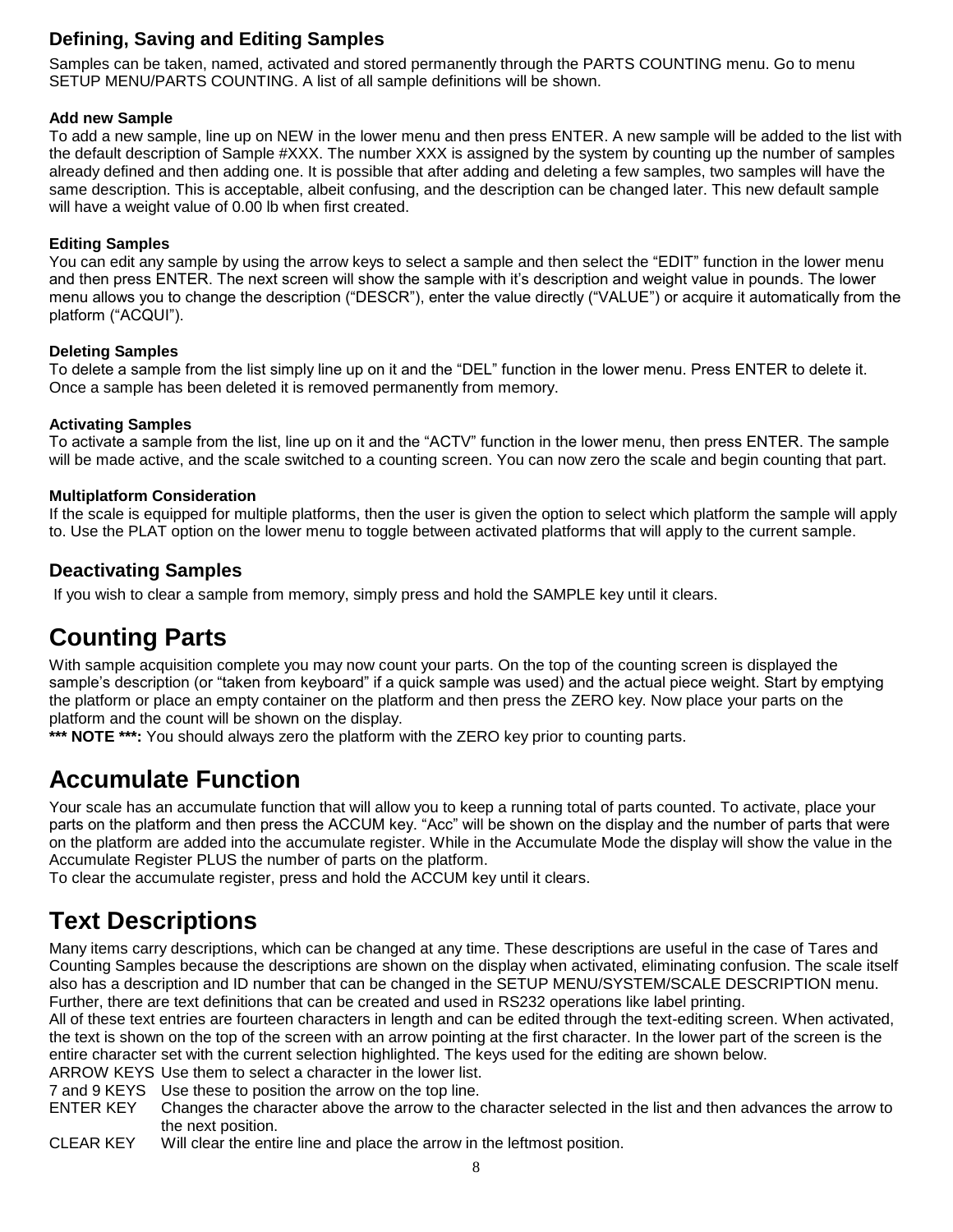MENU KEY Will complete the operation. SHIFT KEY Selects either upper case or lower case characters. ? KEY Online help.

### **System Memory Allocation and Usage**

The scale's memory is organized as 485 memory slots. The operating system uses ten of these for internal tasks and the setup for the default platform uses four. This leaves 471 slots available for user definitions that can take the form of tares, counting samples and other functions. Each definition uses memory differently and is outlined below:

| <b>DEFINITION</b>      | <b>USAGE</b> | <b>DEFINITION</b> | <b>USAGE</b> |
|------------------------|--------------|-------------------|--------------|
| <b>Platform</b>        | 4 slots      | Print Frame       | 2 slots      |
| <b>Tare</b>            | 1 slot       | Text Def          | 1 slot       |
| <b>Counting Sample</b> | 1 slot       | Setpoints         | 4 slots      |

For a detailed description on your current memory usage, access menu SETUP MENU/SYSTEM/MEMORY STATUS.

### **The System Menu**

The system menu contains many useful features for checking and configuring your scale. To access, press the MENU button, then select SETUP MENU->SYSTEM. Each feature is outlined below.

### **Scale Description / Scale ID Number**

Each scale can be assigned a unique description and ID number. This is useful for printing labels and other processes.

### **Udef Conversion Multiplier**

Allows you to enter the multiplier (from pounds) for the user-defined conversion**.**

### **\*Auto Increment Weight Number (Future expansion)**

This number will increment each time the PRINT button is pressed. It can be useful in label printing and statistical operations. Its starting value can be set here.

#### **Display Contrast**

This allows you to adjust the contrast of the display for optimum viewing.

### **Display Update Speed**

The display update speed can be adjusted from .1 to six seconds.

### **Startup Parameters**

### **The following startup parameters can be set here;**

- a) The startup screen and conversion units can be set here.
- b) The "ready" prompt and the splash screen can be enabled/disabled.
- c) Zero lock can be enabled/disabled. Zero lock disables the front panel ZERO key. When this function is enabled the user must press the ZERO and the PRINT key simultaneously to zero the scale.

#### **Erase User Memory**

The entire user memory can be erased at one time, if necessary, using this option. It will erase all user-defined tares, counting samples, text definitions, print frames and setpoints but will leave platforms and other system memory intact.

### **Revision Number**

This option reads out the current operating system revision number.

#### **Auto Shut-Off**

Auto Shut-Off allows you to set your scale to automatically shut off when a preset time limit has been reached and there has been no activity on the scale. This feature is mainly used on battery pack equipped scales to prevent the battery from inadvertently being deep discharged. Auto Shut-Off can also work on non-battery equipped scales but its operation is slightly different. In a battery equipped scale the unit will completely shut down and the display will blank. The scale can later be turned on again using the normal means. On non-battery equipped scales, the display will blank but the scale will remain in the same condition as when it shut down. Zero, active tare and active parts counting sample as well as the current screen will all be retained. Pressing any key will return the scale to its normal operating mode.

An inactive scale can be defined as no keys being pressed, and there has been no activity on the platform. It should be noted that anything that causes a small increase or decrease in the platform reading will be considered an active platform.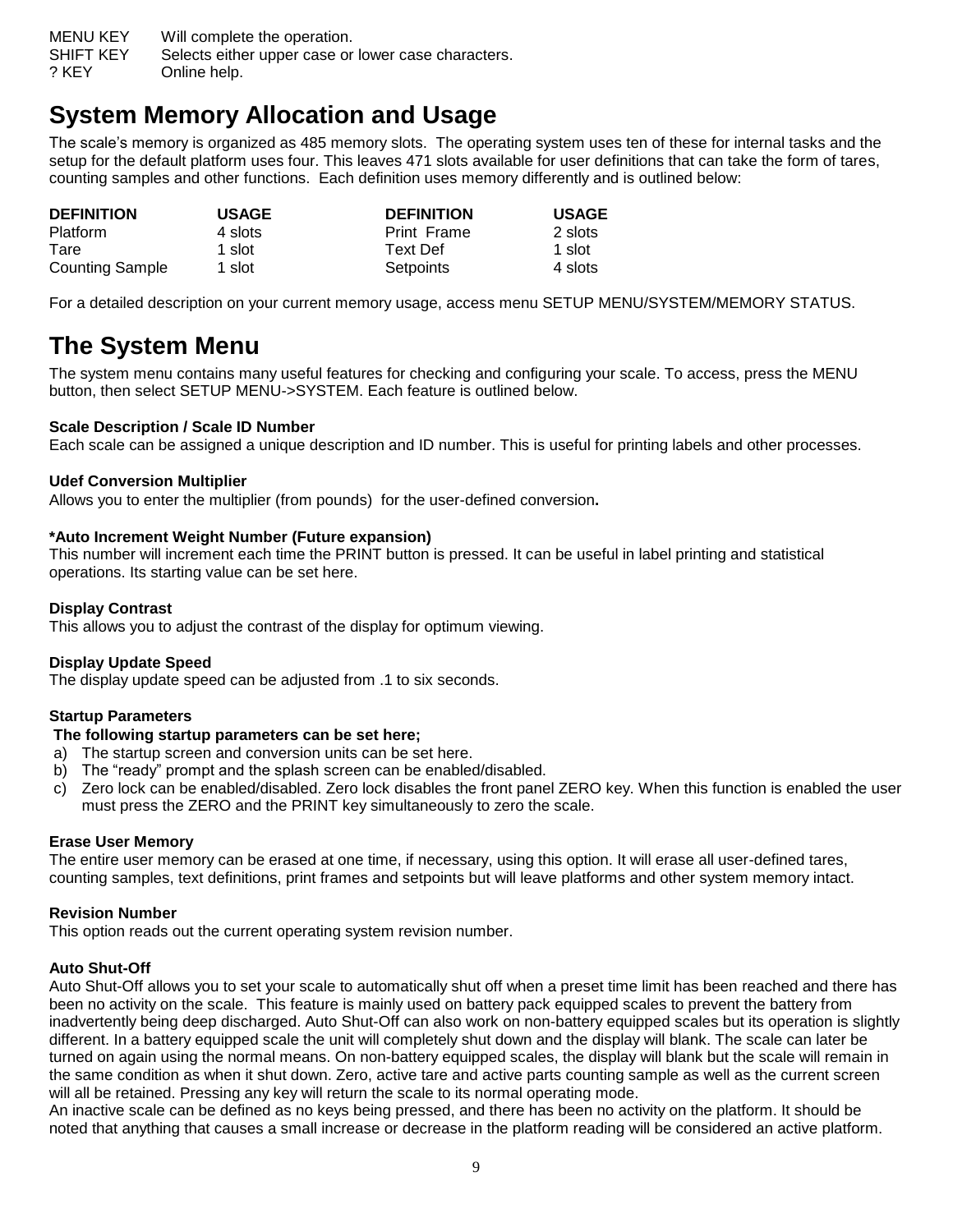Avoid vibrating surfaces, digital filtering constants of non-factory default values, or anything else that causes the platform reading to drift if this feature is used.

To configure Auto Shut-Off, go to the menu SETUP MENU/SYSTEM/AUTO SHUT-OFF. There are two settable options available.

ACT Activates/deactivates the auto shutoff feature.

TIME Is the time, in minutes, that the unit will shutoff due to inactivity. Any time from 1 to 25 minutes can be used.

## **Configuration and Calibration**

### **Platform Advanced Setup**

The scale's operating system revolves around one or more platform definitions that are stored in memory, with most scales only having one weighing platform. Each platform is fully configurable as to it capacity, displayed resolution, filtering, calibration and many other parameters which will be outlined in detail below.

To access the platform setups press the MUNU/BACK key to activate the setup menu. Select PLATFORM SETUPS from the menu and then press ENTER. If your scale has multi-platform capability then a list of platforms will be shown. The adding, deleting and selection of these platforms are similar to tares and parts counting samples. If your scale is a single platform type, then you will be shown only the Platform Setup Menu.

### **Description**

A fourteen-character description can be assigned to the platform. The default description is "Plat#001".

#### **Auto Setup**

Auto Setup will erase all of the parameters for the selected platform and return it to the default state. It also erases the platform's span and cornering calibration. Auto setup is useful when the scale is first manufactured or when the user inadvertently changes a calibration parameter that adversely affects the scale and then forgets the calibration parameter or its original value.

Upon activation you will presented with a selection of platform capacities and resolutions. Pick the appropriate entry and then press ENTER. Auto setup will be performed. A span calibration is now necessary.

#### **Span Calibration**

Span calibration adjusts the platform's sensitivity so that the display reads correctly. A calibrated weight is required to perform this and the procedure is outlined below in the "Span Calibration" section.

### **Resolution-Overload**

Each platform has the capability of displaying its reading in any of eight standard conversion units. Only four are enabled by default and the user can enable the rest. The conversion units that are automatically enabled are pounds, kilograms, grams and ounces. The remaining conversions are troy ounces, pennyweights, grains and a user defined conversion. Each conversion unit's resolution can be set individually. To do this, select RESOLUTION-OVERLOAD from the platform menu. A list of conversions is displayed and each active conversion will have a check mark to its right.

Select the conversion you wish to modify and press ENTER. Use ACTV to activate/deactivate it, DPNT to change its decimal point location and CNT to change what the least significant displayed digit will count by. In the pounds configuration (the scale's native conversion unit) you can use OVRL to set the overload limit in pounds.

When setting resolution (DPNT and CNT) care must be taken not to exceed 5000 total displayed counts or a drifting reading may result. The maximum resolution is setup by default by auto setup but can be calculated easily by taking the scale's maximum capacity and dividing it by 5000. For example a 50 pound scale's resolution should be .01 pounds (50 / 5000 = .01).

### **Auto Zero**

Auto zero determines how the platform will zero on power up. Selecting NONE will not perform any zeroing. Selecting AUTO ZERO will automatically zero out any weight on the platform and LAST ZERO will zero it to the value of the weight on the platform the last time the ZERO key was pressed.

### **Zero Tracking**

A scale sitting for long periods of time without weight on the platform is prone to drift from zero due to temperature changes and a number of other factors. Generally this is not a problem and you can press the ZERO button to return the reading to zero before weighing. Zero tracking, when enabled, will detect small reading changes over time and correct the platform back to zero. Consult the service manual for details on setup and configuration.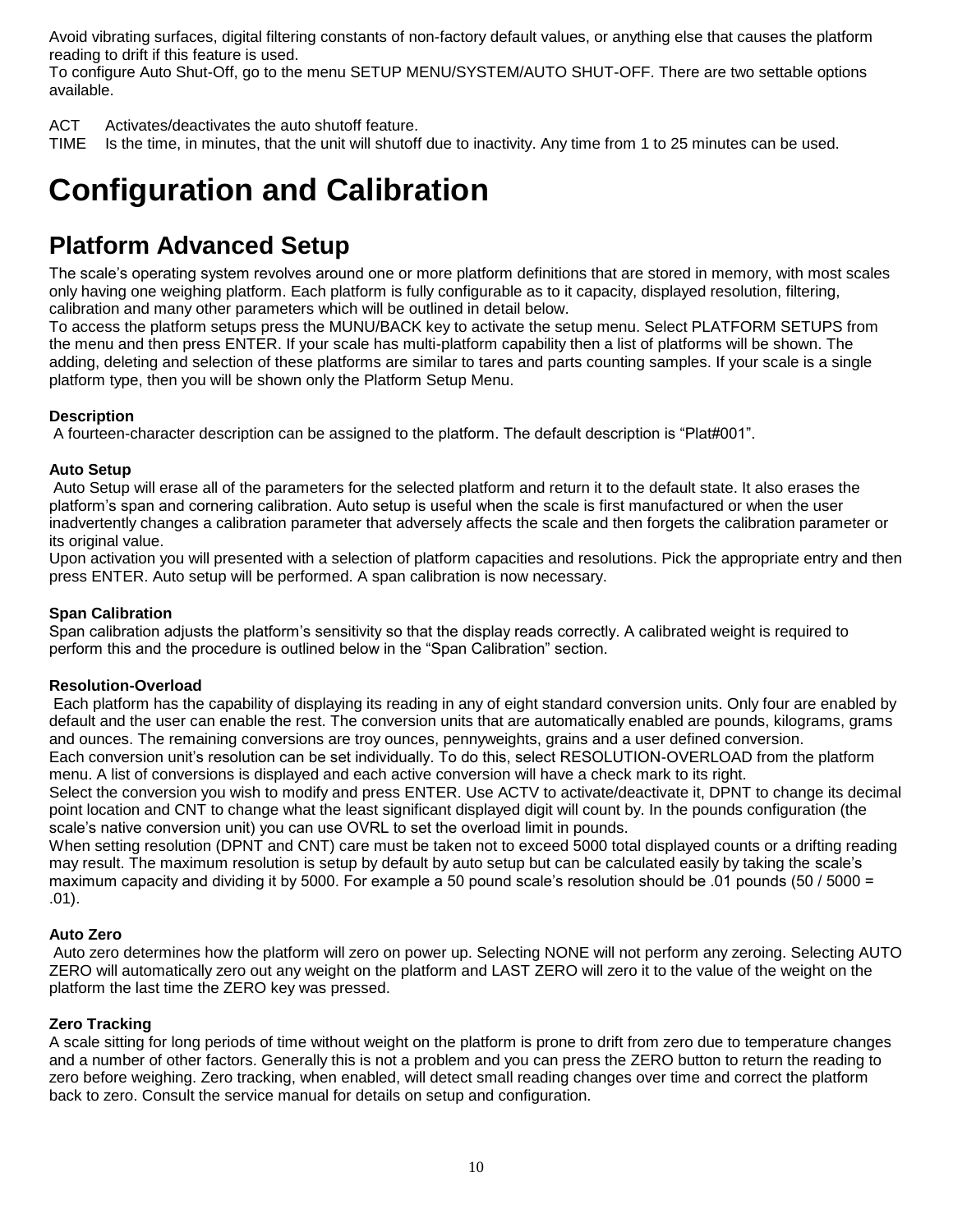#### **Software Filter**

The raw internal reading from the load sensor contains electronic noise and other factors that can cause the reading to be drifty and non-repeatable. All electronic scales incorporate some sort of filtering to compensate for this. Another use for filtering is to help stabilize a scale when it is used on a surface that is vibrating, in windy conditions, when subjected to RF interference or when used on a noisy power line. Your scale has two stages of filtering. The first is a electronic filter that is permanently enabled and the second is the software filter which is fully configurable.

In general, a low degree of filtering will cause the scale to be quick to react but prone to noise and vibrations. Heavy filtering will eliminate the noise and vibrations but the platform will react slowly to changes in weight. We have by default set up the optimum filtering parameters for general use. These should only be changed in extreme circumstances.

There are four settable options on the setup screen. To modify them, use the left and right arrow keys to line up on the appropriate entry in the horizontal menu located at the bottom of the screen, and then press ENTER. These menu items are as follows:

ACTV: Activates or deactivates Software Filter.

BUFFER: These are the number of averaging slots in the software filter. The higher this number, the slower the filtering process, the more accurate the weight reading.

WIND{<Unit>): Sets the number of "d" units that the scale needs to be stable within to qualify as a "steady reading". A "d" unit is the value of the rightmost digit on your display, which is the scale's resolution. For example, a 100lb capacity scale's "d" unit is .02lb, for a 50lb scale it is .01lb. It is the scale's lowest displayed resolution and it should be printed on the capacity label under the main display.

NCNT: This is the noise count of filtering mechanism. This sets the number of weight values that need to be discarded before considering that the new weight value is a new value and not part of the current weight value averaging process. The higher this number, the less accurate the weight value, the faster your performance.

#### **Stability Control**

If the scale display values are not stable due to a noisy or unstable environment and you do not want to estimate the actual value of the weight on the platform, the scale can estimate it for you.

Stability Control is not by any means a filtering mechanism. This feature should only be used if you know that the scale will always be unstable or in constant noise. What this feature does is lock in an appropriate weight based on the *stability count* and a *stability window* you have specified in this screen. The weight locked, may not be the most accurate weight of the object placed on the platform, but it is a best guess as computed by the Stability Control in this scale. Once the stability lock has been placed, the lock will not be removed until the platform experiences a weight change *greater* than the stability window.

There are four settable options on the setup screen. To modify them, use the left and right arrow keys to line up on the appropriate entry in the horizontal menu located at the bottom of the screen, and then press ENTER. These menu items are as follows:

ACTV: Activates or deactivates Stability Control.

SOURCE: This sets the primary source of readings that the Stability Control mechanism will use to estimate the best lock-in weight. There are two selections here.

A/D Reading – This selection makes the Stability Control mechanism take readings unfiltered and straight from the load cell. This is the fastest and the least complex selection and therefore the default.

Filtered – This selection is an advanced selection. With this selection, Stability control uses filtered weights based on parameters set by the Software filter. Selecting this option automatically activates software filter. Make sure the parameters in Software filter are properly set or the scale will behave erratically. Use this selection only if you know what you are doing.

WIND(<Unit>): Sets the number of "d" units that the scale needs to be stable within to qualify as a "steady reading". A "d" unit is the value of the rightmost digit on your display, which is the scale's resolution. For example, a 100lb capacity scale's "d" unit is .02lb, for a 50lb scale it is .01lb. It is the scale's lowest displayed resolution and it should be printed on the capacity label under the main display

SCCnt: This number indicates the number of stable readings within the window set above to qualify a lock in. Suppose this number is set to 3, then the Stability Control mechanism will try to read 3 readings consecutively that are within the window above. If they fall within that window, then the weight will lock in, else, it will reset and start over until it gets 3 stable readings.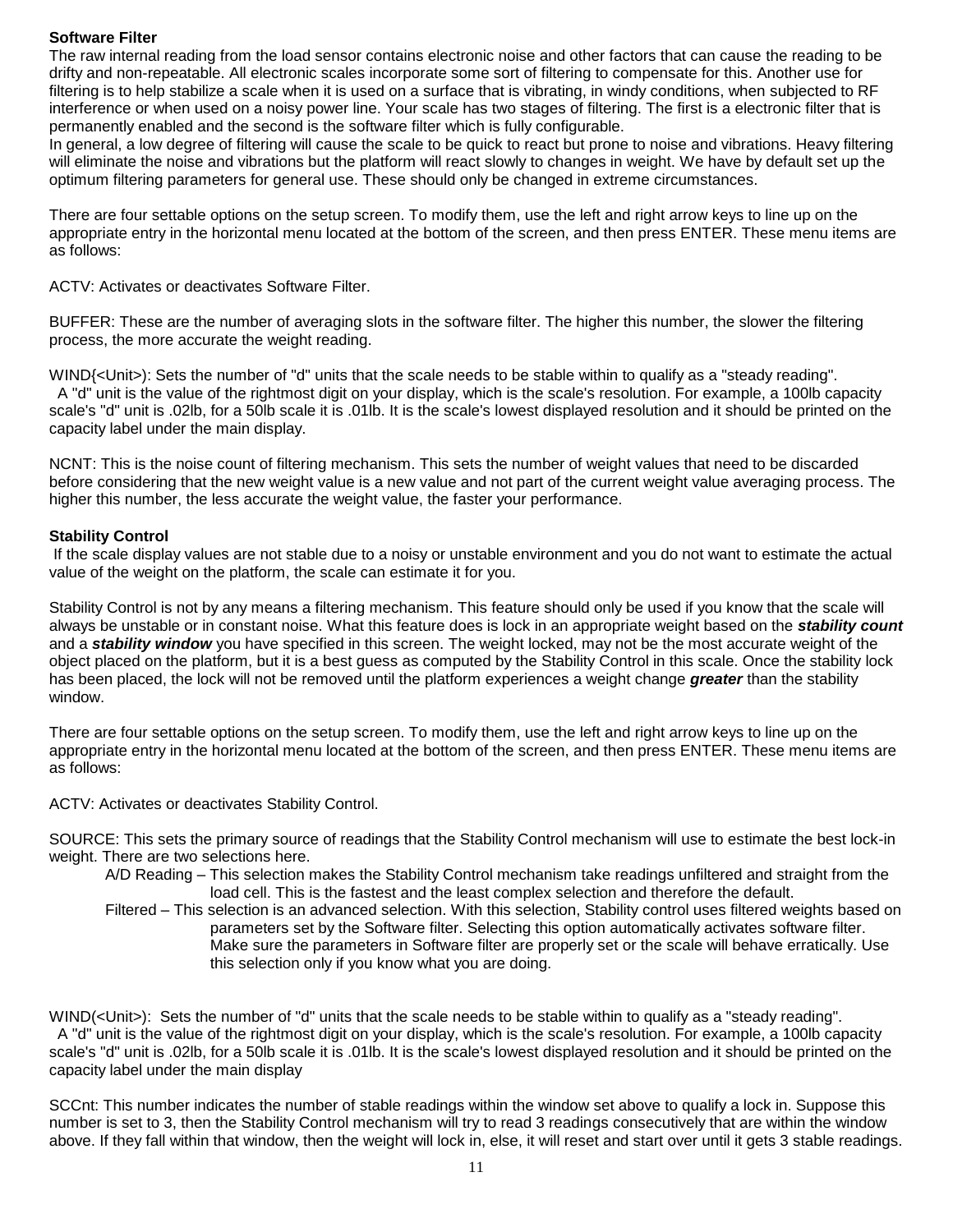After Stability Control is activated, a circle will appear at the bottom of the screen during normal weight readings. While the scale does not have a stable reading, the circle will appear unfilled. As soon as a weight has been found, it will lock this weight and the circle will be filled. Once the lock has been obtained, the reading will not budge until a weight change greater than the window set has occurred.

### **Zero / Motion Detect**

This scale can detect if there is motion on the platform. There are four settable options on the setup screen. The first three are for the motion detect setup. The fourth option controls the zero indicator on the main display. To modify them, use the left and right arrow keys to line up on the appropriate entry in the horizontal menu located at the bottom of the screen, and then press ENTER. These menu items are as follows:

ACTV: Activates or deactivates motion detection.

MOTN: Sets the number of "d" units that the scale needs to be stable within to qualify as a "steady reading". A "d" unit is the value of the rightmost digit on your display, which is the scale's resolution. For example, a 100lb capacity scale's "d" unit is .02lb, for a 50lb scale it is .01lb. It is the scale's lowest displayed resolution and it should be printed on the capacity label under the main display.

TIME: This works along with MOTN to detect a stable reading. The reading must be stable within the selected number of "d" units for this length of time (in seconds) in order to be considered a stable reading. This allows motion detect to be configured for many situations to compensate for background vibrations or any other factor that would adversely affect scale readings.

ZERO: This controls how close the scale needs to be to the true zero point before lighting the zero indicator on the bottom of the main display. It is set in units of d, as explained in MOTN above. The factory default setting is .25d, or one quarter of the scales lowest displayed resolution.

After ZERO/MOTION DETECT is activated, the scale needs to be rebooted for this option to take effect. After reboot, a tiny 'M' indicator appears at the bottom of the screen. If the platform is moving, the 'M' indicator will show as it is seen here. If the platform is within the bounds of 'No Motion' as set here, then the 'M' indicator will be crossed out.

### **Calibration and Troubleshooting**

Your scale has been precisely calibrated at the factory before shipping. It has the capability to adjust its own calibration to a certain degree to compensate for aging electronics, and temperature changes. This being the case, it is possible that you will never have to calibrate the scale. Doing so may leave you with a worse calibration than you started with. Does your scale really need to be calibrated? If so what steps are needed? Follow the steps outlined below to help make this determination.

### **Scale reads zero and will not move.**

- Make sure that any and all shipping screws are removed from the platform.
- On platform scales, check that all four level legs are contacting solidly against the floor.
- If level legs are screwed in all the way then the stud from the level leg may be contacting the underside of the platform not allowing the load sensor to flex.

### **Scale reading is fluctuating wildly.**

- Scale must be on a non-vibrating surface. Breezes may affect scales of lighter capacities.
- Scale must be installed on a clean power line. Electric motors, computers or any other devices can cause power line interference.
- RF interference can cause scale readings to fluctuate. Are there any transmitters nearby like cell phones or walkietalkies?
- If the scale is a remote platform type, check to see if the cable from the platform to the indicator in plugged in properly. If so then remove the plug temporarily to check for bent or missing pins.
- Check for nicks or cuts on the platform cable.

### **Scale reading is different on different areas on the platform?**

- On platform scales, check that all four level legs are solid against the floor. If a level leg is screwed in all the way then the stud from the level leg may be contacting the underside of the platform not allowing the load sensor to flex.
- Check for any mechanical interference. Is there anything rubbing against the platform?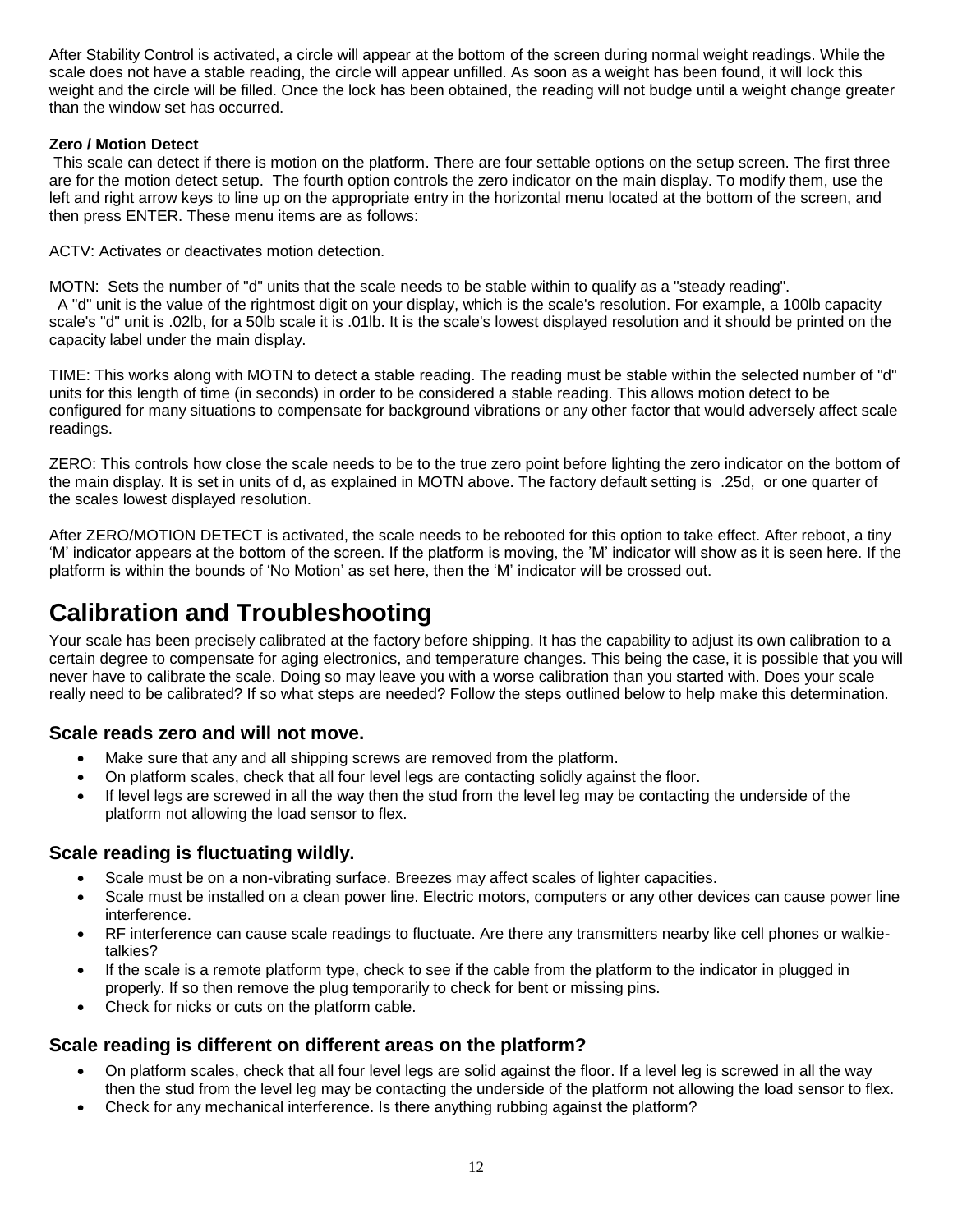### **Scale corners properly but does not indicate the correct weight.**

- On platform scales check that all four level legs are solid against the floor.
- Check for any mechanical interference. Is there anything rubbing against the platform?
- Perform span calibration.

### **Span Calibration**

Span calibration is used to set the internal gain of the indicator so that it reads correctly. A calibrated weight is needed in order to perform a span calibration. Any weight may be used within the capacity range of the scale but a weight of 50% of capacity is recommended. Using weights of less than 10% of capacity is not recommended and may lead to an inaccurate calibration.

To start the procedure access menu SETUP MENU/PLATFORM SETUPS/SPAN CALIBRATION. The scale will prompt you for the value of the calibration weight in pounds. Enter the value through the keyboard and then press ENTER. Next, you are asked to remove all weight from the platform. When the weight is removed press ENTER. Now place the calibration weight on the center of the platform, pause a second for the scale to stabilize then press ENTER. The scale will now calibrate itself automatically and return you to the platform menu.

During span calibration a small number will be displayed in the upper left-hand corner. This number represents the raw unadjusted reading from the load cell and is not calibrated in any way. It is there only to confirm that the platform is operating properly. The number should increase when weight is applied to the platform.

### **Platform Connector Pinout**



\*Please note that the pin numbers shown here are for convenience. The actual pin number on the connector as designated by its manufacturer is different and may vary.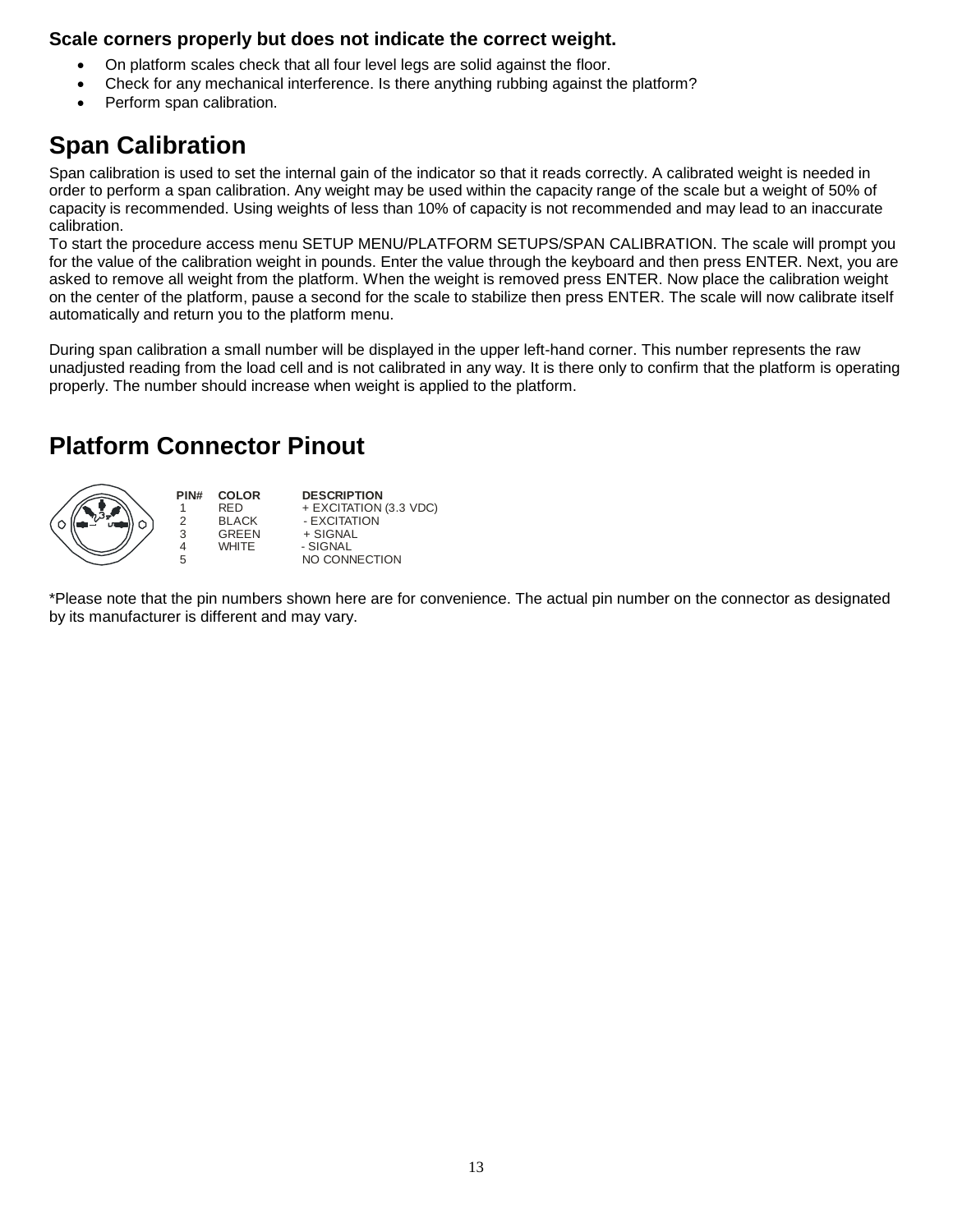#### Menu Tree Diagram

The following menu tree will help you navigate through the various system menus.